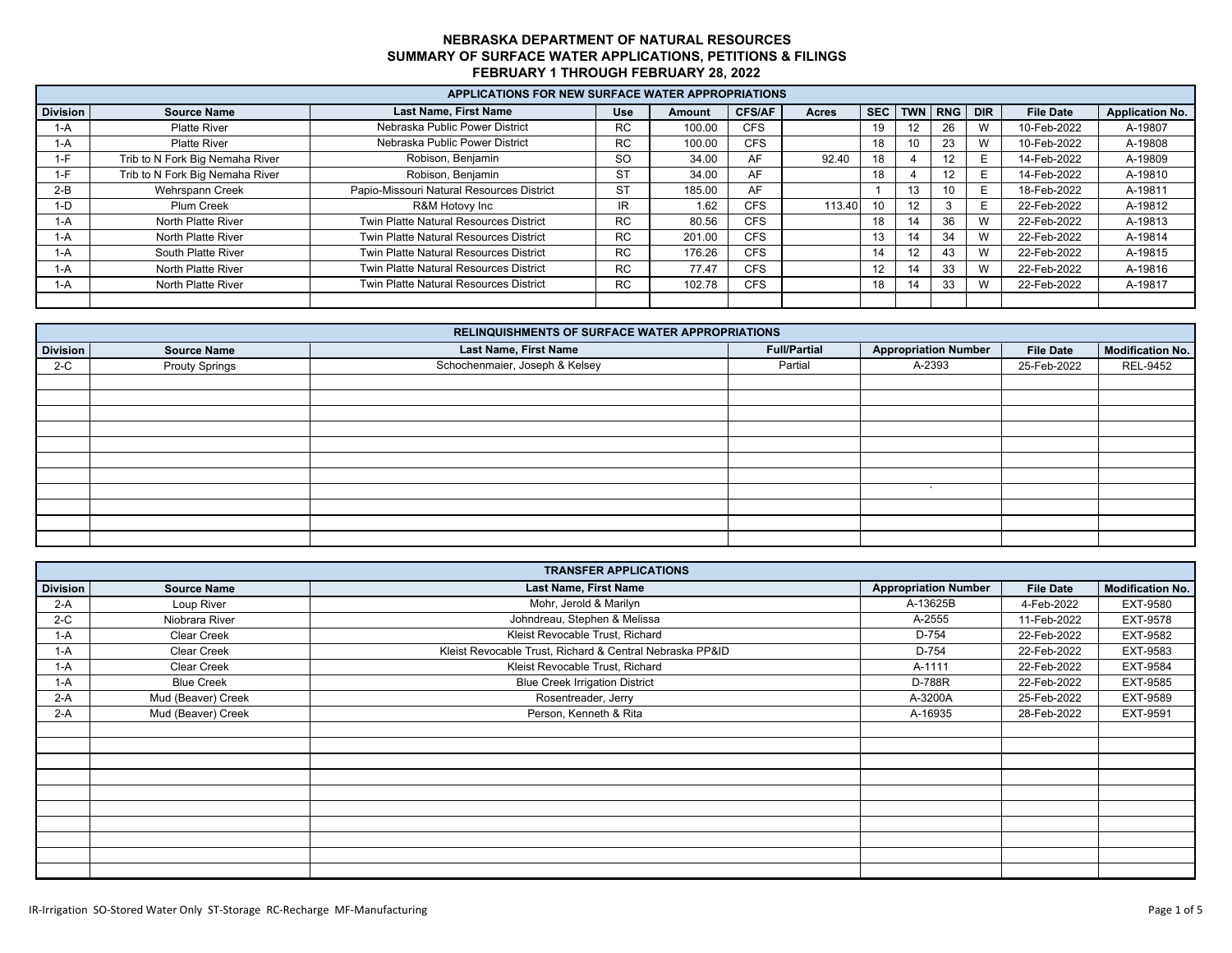|                 | <b>MAPS/PLANS FILED</b>         |                                           |                             |    |    |                 |            |                  |                   |  |  |
|-----------------|---------------------------------|-------------------------------------------|-----------------------------|----|----|-----------------|------------|------------------|-------------------|--|--|
| <b>Division</b> | <b>Source Name</b>              | <b>Last Name, First Name</b>              | <b>Appropriation Number</b> |    |    | SEC   TWN   RNG | <b>DIR</b> | <b>File Date</b> | <b>Map Number</b> |  |  |
| $2-F$           | <b>Bow Creek</b>                | Weinanddt, Matthias & Jolene              | A-19802                     | 11 | 32 |                 | E.         | 2-Feb-2022       | 20897             |  |  |
| $2-A$           | <b>Spring Creek</b>             | Augustyn, Blake & Jacelyn                 | A-10328BR                   | 27 | 19 | 13              | W          | 3-Feb-2022       | 20888             |  |  |
| $1-D$           | <b>Turkey Creek</b>             | Maly, David & Lisa                        | A-6635R                     | 29 | 6  |                 | E.         | 3-Feb-2022       | 20886             |  |  |
| $1-D$           | <b>Turkey Creek</b>             | Maly, David & Lisa                        | A-19803                     | 29 | 6  |                 |            | 3-Feb-2022       | 20887             |  |  |
| $2-C$           | Niobrara River                  | Johndreau, Stephen & Melissa              | A-2555                      | 24 | 31 | 42              | W          | 11-Feb-2022      | 20903             |  |  |
| $2-A$           | <b>Turkey Creek</b>             | Kube Acres LLC                            | A-10454R                    | 30 | 14 | 10              | W          | 14-Feb-2022      | 20898             |  |  |
| $1-F$           | Trib to N Fork Big Nemaha River | Robison, Benjamin                         | A-19810                     | 18 |    | 12              | E.         | 14-Feb-2022      | P-20912           |  |  |
| $2-B$           | Wehrspann Creek                 | Papio-Missouri Natural Resources District | A-19811                     | 1  | 13 | 10              | E.         | 18-Feb-2022      | P-20914           |  |  |
| $2-A$           | South Loup River                | Obermiller, Vicki                         | A-8961                      | 9  | 12 | 14              | W          | 28-Feb-2022      | 20911             |  |  |
|                 |                                 |                                           |                             |    |    |                 |            |                  |                   |  |  |
|                 |                                 |                                           |                             |    |    |                 |            |                  |                   |  |  |
|                 |                                 |                                           |                             |    |    |                 |            |                  |                   |  |  |
|                 |                                 |                                           |                             |    |    |                 |            |                  |                   |  |  |
|                 |                                 |                                           |                             |    |    |                 |            |                  |                   |  |  |
|                 |                                 |                                           |                             |    |    |                 |            |                  |                   |  |  |
|                 |                                 |                                           |                             |    |    |                 |            |                  |                   |  |  |
|                 |                                 |                                           |                             |    |    |                 |            |                  |                   |  |  |
|                 |                                 |                                           |                             |    |    |                 |            |                  |                   |  |  |

|                 | APPLICATIONS FOR APPROVAL OF PLANS FOR DAMS |                                           |     |                                        |    |          |    |            |                  |                    |
|-----------------|---------------------------------------------|-------------------------------------------|-----|----------------------------------------|----|----------|----|------------|------------------|--------------------|
| <b>Division</b> | Dam Name                                    | <b>Last Name, First Name</b>              | Use | Appropriation Number   SEC   TWN   RNG |    |          |    | <b>DIR</b> | <b>File Date</b> | <b>Plan Number</b> |
|                 | Robison Reservoir                           | Robison, Benjamin                         |     | A-19810                                | 18 |          |    |            | 14-Feb-2022      | P-20912            |
| $2-B$           | WP-4 Regional Basin                         | Papio-Missouri Natural Resources District | ◡   | A-19811                                |    | 12<br>د١ | 10 |            | 18-Feb-2022      | P-20914            |
|                 |                                             |                                           |     |                                        |    |          |    |            |                  |                    |
|                 |                                             |                                           |     |                                        |    |          |    |            |                  |                    |
|                 |                                             |                                           |     |                                        |    |          |    |            |                  |                    |

|          | <b>PETITIONS FOR VARIANCE</b> |                              |     |                             |                  |                         |  |  |  |  |  |  |
|----------|-------------------------------|------------------------------|-----|-----------------------------|------------------|-------------------------|--|--|--|--|--|--|
| Division | <b>Source Name</b>            | Last Name, First Name        | Use | <b>Appropriation Number</b> | <b>File Date</b> | <b>Modification No.</b> |  |  |  |  |  |  |
| $2-C$    | Niobrara River                | Dawes County Road Department | MF  |                             | 28-Feb-2022      | 9592                    |  |  |  |  |  |  |
| $2-D$    | White River                   | Dawes County Road Department | MF  |                             | 28-Feb-2022      | 9593                    |  |  |  |  |  |  |
| $2-D$    | <b>White River</b>            | Dawes County Road Department | MF  |                             | 28-Feb-2022      | 9594                    |  |  |  |  |  |  |
| $2-D$    | Dead Horse Creek              | Dawes County Road Department | MF  |                             | 28-Feb-2022      | 9595                    |  |  |  |  |  |  |
| $2-C$    | Niobrara River                | Dawes County Road Department | MF  |                             | 28-Feb-2022      | 9596                    |  |  |  |  |  |  |
| $2-D$    | Little Bordeaux Creek         | Dawes County Road Department | MF  |                             | 28-Feb-2022      | 9597                    |  |  |  |  |  |  |
|          |                               |                              |     |                             |                  |                         |  |  |  |  |  |  |
|          |                               |                              |     |                             |                  |                         |  |  |  |  |  |  |
|          |                               |                              |     |                             |                  |                         |  |  |  |  |  |  |
|          |                               |                              |     |                             |                  |                         |  |  |  |  |  |  |
|          |                               |                              |     |                             |                  |                         |  |  |  |  |  |  |

|                 | <b>CONSTRUCTION CERTIFICATIONS OF DAMS</b> |                       |     |                                              |  |  |  |  |                  |                    |
|-----------------|--------------------------------------------|-----------------------|-----|----------------------------------------------|--|--|--|--|------------------|--------------------|
| <b>Division</b> | <b>Source Name</b>                         | Last Name, First Name | Use | Appropriation Number   SEC   TWN   RNG   DIR |  |  |  |  | <b>File Date</b> | <b>Plan Number</b> |
|                 |                                            |                       |     |                                              |  |  |  |  |                  |                    |
|                 |                                            |                       |     |                                              |  |  |  |  |                  |                    |
|                 |                                            |                       |     |                                              |  |  |  |  |                  |                    |
|                 |                                            |                       |     |                                              |  |  |  |  |                  |                    |
|                 |                                            |                       |     |                                              |  |  |  |  |                  |                    |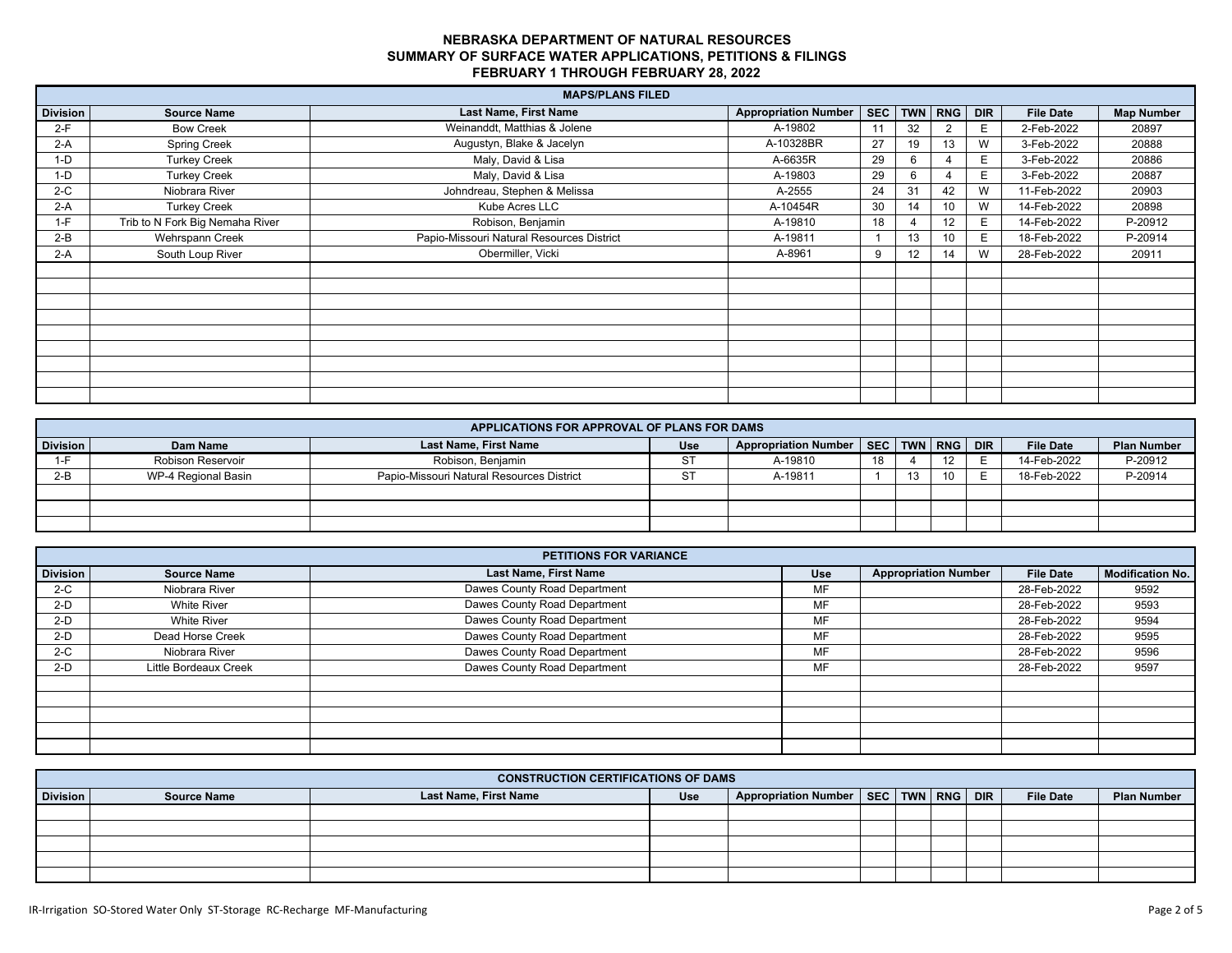|                 |                    | PROVISIONAL RELINQUISHMENTS OF SURFACE WATER APPROPRIATIONS BY AN IRRIGATION DISTRICT |                             |              |                  |                         |
|-----------------|--------------------|---------------------------------------------------------------------------------------|-----------------------------|--------------|------------------|-------------------------|
| <b>Division</b> | <b>Source Name</b> | <b>Irrigation District</b>                                                            | <b>Appropriation Number</b> | <b>Acres</b> | <b>File Date</b> | <b>Modification No.</b> |
|                 |                    |                                                                                       |                             |              |                  |                         |
|                 |                    |                                                                                       |                             |              |                  |                         |
|                 |                    |                                                                                       |                             |              |                  |                         |
|                 |                    |                                                                                       |                             |              |                  |                         |
|                 |                    |                                                                                       |                             |              |                  |                         |
|                 |                    |                                                                                       |                             |              |                  |                         |
|                 |                    |                                                                                       |                             |              |                  |                         |
|                 |                    |                                                                                       |                             |              |                  |                         |
|                 |                    |                                                                                       |                             |              |                  |                         |
|                 |                    |                                                                                       |                             |              |                  |                         |
|                 |                    |                                                                                       |                             |              |                  |                         |
|                 |                    |                                                                                       |                             |              |                  |                         |
|                 |                    |                                                                                       |                             |              |                  |                         |
|                 |                    |                                                                                       |                             |              |                  |                         |
|                 |                    |                                                                                       |                             |              |                  |                         |
|                 |                    |                                                                                       |                             |              |                  |                         |
|                 |                    |                                                                                       |                             |              |                  |                         |
|                 |                    |                                                                                       |                             |              |                  |                         |
|                 |                    |                                                                                       |                             |              |                  |                         |
|                 |                    |                                                                                       |                             |              |                  |                         |
|                 |                    |                                                                                       |                             |              |                  |                         |
|                 |                    |                                                                                       |                             |              |                  |                         |
|                 |                    |                                                                                       |                             |              |                  |                         |

|                 |                    | NOTIFICATIONS OF REASSIGNMENT OF SURFACE WATER APPROPRIATIONS BY AN IRRIGATION DISTRICT |                             |              |                  |                         |
|-----------------|--------------------|-----------------------------------------------------------------------------------------|-----------------------------|--------------|------------------|-------------------------|
| <b>Division</b> | <b>Source Name</b> | <b>Irrigation District</b>                                                              | <b>Appropriation Number</b> | <b>Acres</b> | <b>File Date</b> | <b>Modification No.</b> |
|                 |                    |                                                                                         |                             |              |                  |                         |
|                 |                    |                                                                                         |                             |              |                  |                         |
|                 |                    |                                                                                         |                             |              |                  |                         |
|                 |                    |                                                                                         |                             |              |                  |                         |
|                 |                    |                                                                                         |                             |              |                  |                         |
|                 |                    |                                                                                         |                             |              |                  |                         |
|                 |                    |                                                                                         |                             |              |                  |                         |
|                 |                    |                                                                                         |                             |              |                  |                         |
|                 |                    |                                                                                         |                             |              |                  |                         |
|                 |                    |                                                                                         |                             |              |                  |                         |
|                 |                    |                                                                                         |                             |              |                  |                         |
|                 |                    |                                                                                         |                             |              |                  |                         |
|                 |                    |                                                                                         |                             |              |                  |                         |
|                 |                    |                                                                                         |                             |              |                  |                         |
|                 |                    |                                                                                         |                             |              |                  |                         |
|                 |                    |                                                                                         |                             |              |                  |                         |
|                 |                    |                                                                                         |                             |              |                  |                         |
|                 |                    |                                                                                         |                             |              |                  |                         |
|                 |                    |                                                                                         |                             |              |                  |                         |
|                 |                    |                                                                                         |                             |              |                  |                         |
|                 |                    |                                                                                         |                             |              |                  |                         |
|                 |                    |                                                                                         |                             |              |                  |                         |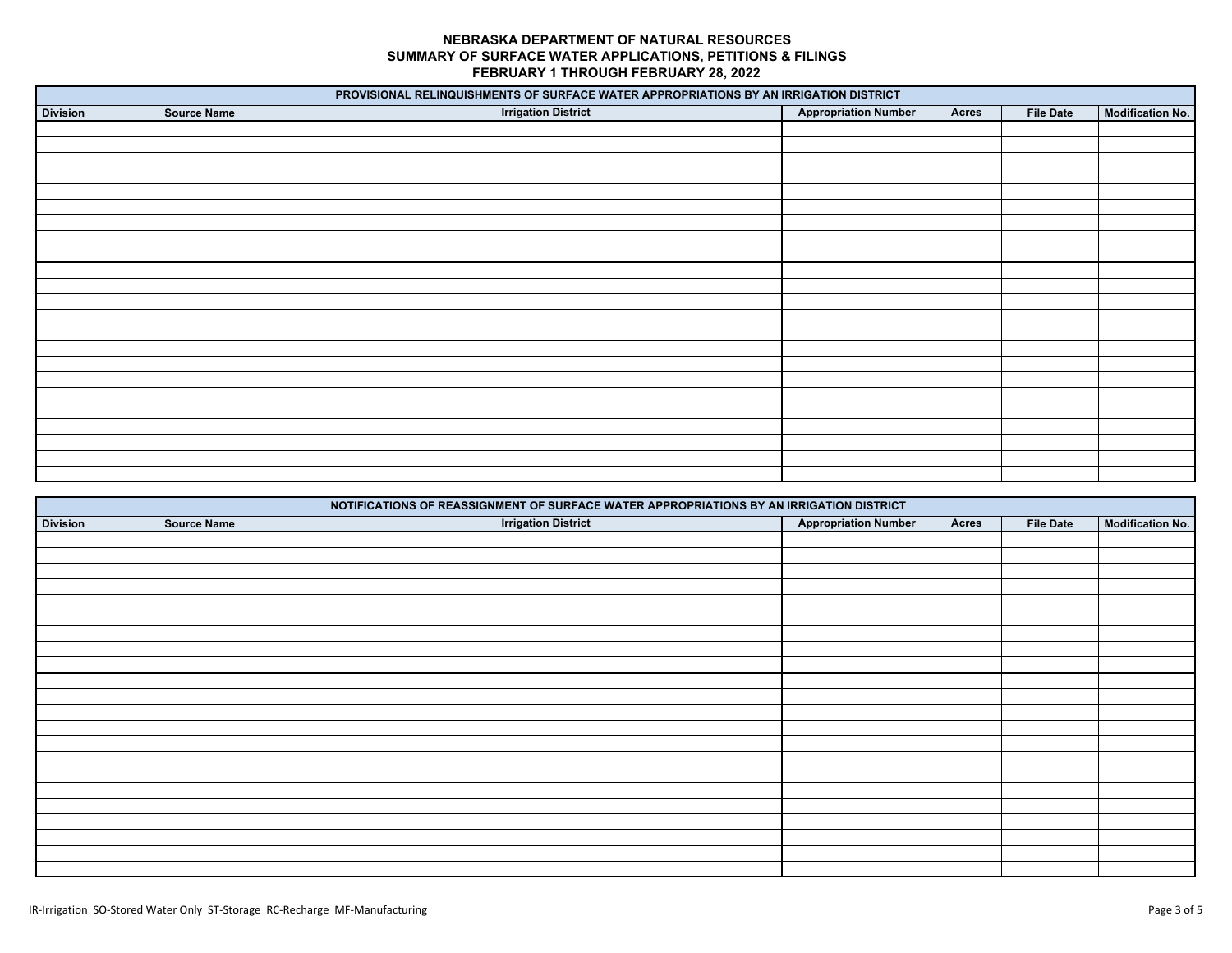|                 | <b>MISCELLANEOUS PETITIONS</b> |                       |            |                                              |  |  |  |  |                  |                         |
|-----------------|--------------------------------|-----------------------|------------|----------------------------------------------|--|--|--|--|------------------|-------------------------|
| <b>Division</b> | <b>Source Name</b>             | Last Name, First Name | <b>Use</b> | Appropriation Number   SEC   TWN   RNG   DIR |  |  |  |  | <b>File Date</b> | <b>Modification No.</b> |
|                 |                                |                       |            |                                              |  |  |  |  |                  |                         |
|                 |                                |                       |            |                                              |  |  |  |  |                  |                         |
|                 |                                |                       |            |                                              |  |  |  |  |                  |                         |
|                 |                                |                       |            |                                              |  |  |  |  |                  |                         |
|                 |                                |                       |            |                                              |  |  |  |  |                  |                         |

|                                                                                                                                                                 | PETITIONS FOR A PERMIT TO CHANGE THE LOCATION OF DIVERSION |  |  |  |  |  |  |  |  |  |  |
|-----------------------------------------------------------------------------------------------------------------------------------------------------------------|------------------------------------------------------------|--|--|--|--|--|--|--|--|--|--|
| Appropriation Number   SEC   TWN   RNG   DIR  <br><b>Last Name, First Name</b><br><b>Division</b><br>Modification No.<br><b>File Date</b><br><b>Source Name</b> |                                                            |  |  |  |  |  |  |  |  |  |  |
|                                                                                                                                                                 |                                                            |  |  |  |  |  |  |  |  |  |  |
|                                                                                                                                                                 |                                                            |  |  |  |  |  |  |  |  |  |  |
|                                                                                                                                                                 |                                                            |  |  |  |  |  |  |  |  |  |  |
|                                                                                                                                                                 |                                                            |  |  |  |  |  |  |  |  |  |  |

|                 | PETITIONS FOR EXTENSION OF TIME |                       |            |                             |                  |                  |  |  |  |  |  |
|-----------------|---------------------------------|-----------------------|------------|-----------------------------|------------------|------------------|--|--|--|--|--|
| <b>Division</b> | <b>Source Name</b>              | Last Name, First Name | <b>Use</b> | <b>Appropriation Number</b> | <b>File Date</b> | Modification No. |  |  |  |  |  |
|                 |                                 |                       |            |                             |                  |                  |  |  |  |  |  |
|                 |                                 |                       |            |                             |                  |                  |  |  |  |  |  |
|                 |                                 |                       |            |                             |                  |                  |  |  |  |  |  |
|                 |                                 |                       |            |                             |                  |                  |  |  |  |  |  |

|          | APPLICATIONS FOR A SPECIAL PERMIT TO DRILL A WATER WELL WITHOUT REGARD TO MINIMUM STATUTORY SPACING |                              |            |  |           |            |                  |                        |  |  |  |
|----------|-----------------------------------------------------------------------------------------------------|------------------------------|------------|--|-----------|------------|------------------|------------------------|--|--|--|
| Division | <b>Source Name</b>                                                                                  | <b>Last Name, First Name</b> | <b>SEC</b> |  | TWN   RNG | <b>DIR</b> | <b>File Date</b> | <b>Application No.</b> |  |  |  |
|          |                                                                                                     |                              |            |  |           |            |                  |                        |  |  |  |
|          |                                                                                                     |                              |            |  |           |            |                  |                        |  |  |  |

|          | APPLICATIONS FOR A MUNICIPAL & RURAL DOMESTIC GROUND WATER TRANSFERS PERMIT |                       |            |  |         |            |                  |                        |  |  |  |
|----------|-----------------------------------------------------------------------------|-----------------------|------------|--|---------|------------|------------------|------------------------|--|--|--|
| Division | <b>Source Name</b>                                                          | Last Name, First Name | <b>SEC</b> |  | TWN RNG | <b>DIR</b> | <b>File Date</b> | <b>Application No.</b> |  |  |  |
|          |                                                                             |                       |            |  |         |            |                  |                        |  |  |  |
|          |                                                                             |                       |            |  |         |            |                  |                        |  |  |  |
|          |                                                                             |                       |            |  |         |            |                  |                        |  |  |  |

|                 | <b>DISTRICT TRANSFERS / MAP TRANSFERS</b> |                            |                  |                  |  |  |  |  |  |  |  |  |
|-----------------|-------------------------------------------|----------------------------|------------------|------------------|--|--|--|--|--|--|--|--|
| <b>Division</b> | <b>Source Name</b>                        | <b>Irrigation District</b> | <b>File Date</b> | Modification No. |  |  |  |  |  |  |  |  |
|                 |                                           |                            |                  |                  |  |  |  |  |  |  |  |  |
|                 |                                           |                            |                  |                  |  |  |  |  |  |  |  |  |
|                 |                                           |                            |                  |                  |  |  |  |  |  |  |  |  |

|                 |                    | PERMITS TO TRANSFER GROUND WATER TO ADJOINING STATE |            |            |            |            |                  |                        |
|-----------------|--------------------|-----------------------------------------------------|------------|------------|------------|------------|------------------|------------------------|
| <b>Division</b> | <b>Source Name</b> | <b>Last Name, First Name</b>                        | <b>SEC</b> | <b>TWN</b> | <b>RNG</b> | <b>DIR</b> | <b>File Date</b> | <b>Application No.</b> |
|                 |                    |                                                     |            |            |            |            |                  |                        |
|                 |                    |                                                     |            |            |            |            |                  |                        |

|                 |                    | <b>INDUSTRIAL TRANSFER NOTICES</b> |            |             |                  |                        |
|-----------------|--------------------|------------------------------------|------------|-------------|------------------|------------------------|
| <b>Division</b> | <b>Source Name</b> | <b>Last Name, First Name</b>       | <b>SEC</b> | TWN RNG DIR | <b>File Date</b> | <b>Application No.</b> |
|                 |                    |                                    |            |             |                  |                        |
|                 |                    |                                    |            |             |                  |                        |
|                 |                    |                                    |            |             |                  |                        |